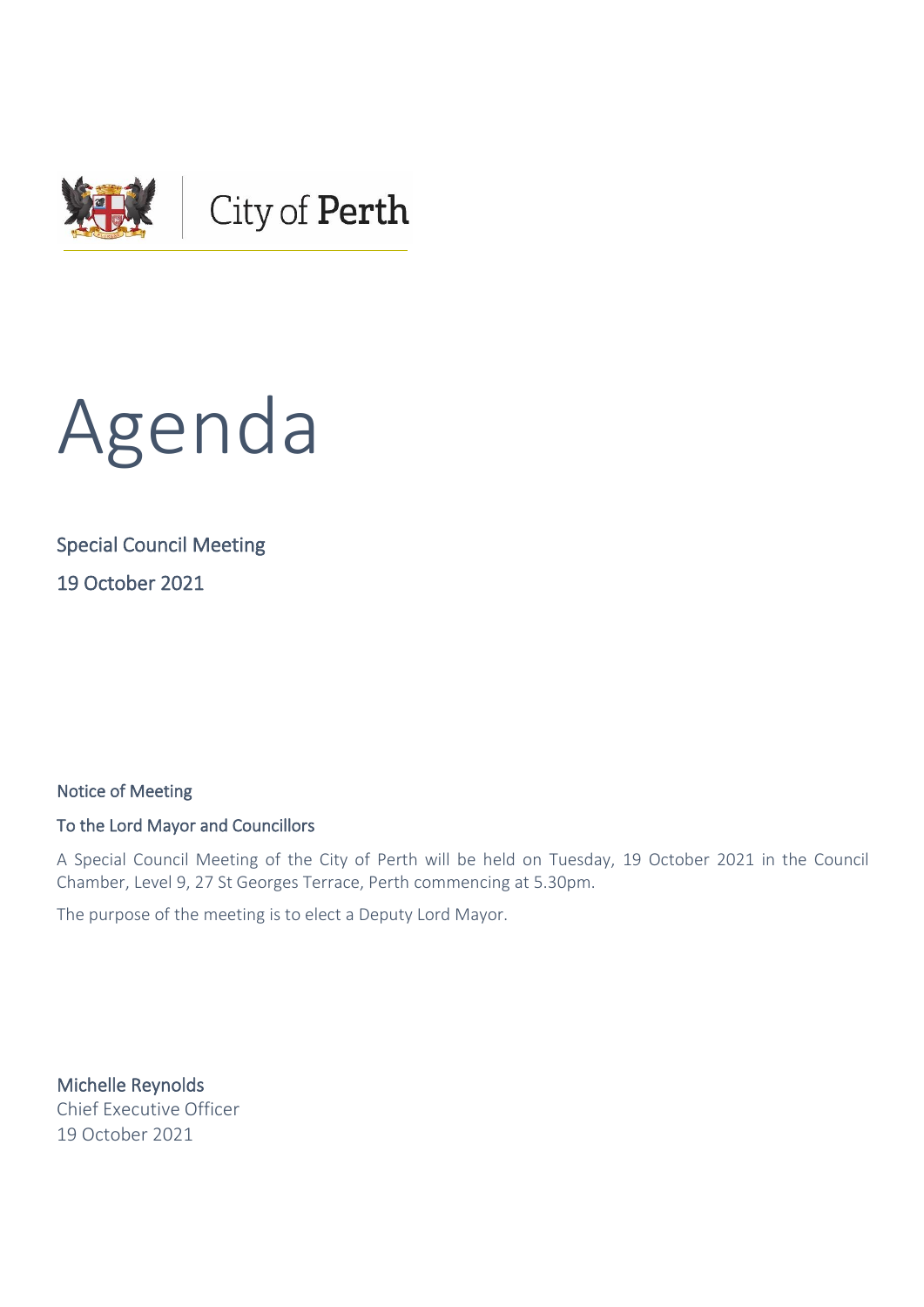### Information

This information is provided on matters which may affect members of the public. If you have any queries on procedural matters, please contact a member of the City's Governance team via [governance@cityofperth.wa.gov.au](mailto:governance@cityofperth.wa.gov.au)

# Question Time for the Public

An opportunity is available at Special Council Meetings for members of the public to ask a question about items on the Agenda. This time is available only for asking questions and not for making statements. Complex questions requiring research should be submitted as early as possible to allow the City time to prepare a response.

The Presiding Member may nominate an officer to answer the question and may also determine that any complex question requiring research be answered in writing. No debate or discussion can take place on any question or answer.

To ask a question, please complete the Public Question Time form available on the City's website [www.perth.wa.gov.au/council/council-meetings.](http://www.perth.wa.gov.au/council/council-meetings)

# **Deputations**

To submit a deputation request, please complete the Deputation Request form available on the City's website [www.perth.wa.gov.au/council/council-meetings.](http://www.perth.wa.gov.au/council/council-meetings)

## Disclaimer

Members of the public should note that in any discussion during a meeting regarding any item, a statement or indication of approval by any council member, committee member or officer of the City is not intended to be, and should not be taken as, notice of approval from the City. No action should be taken on any item discussed at a meeting of Council prior to written advice on the Committee or Council's resolution being received.

Any plans or documents contained in these minutes may be subject to copyright law provisions (*Copyright Act 1968,* as amended) and the express permission of the copyright owner(s) should be sought prior to their reproduction.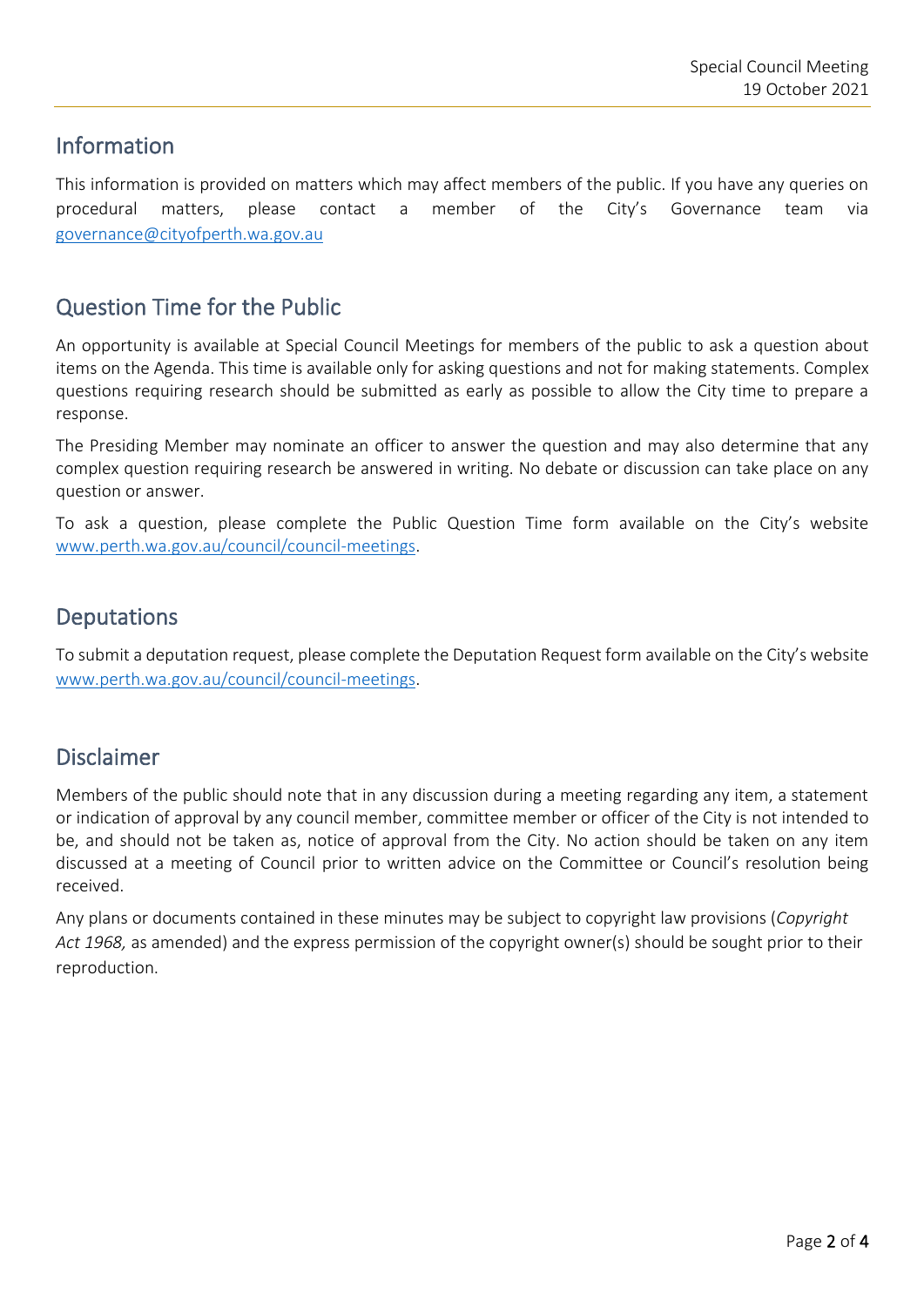# **Table of Contents**

| 6. |  |
|----|--|
|    |  |
|    |  |